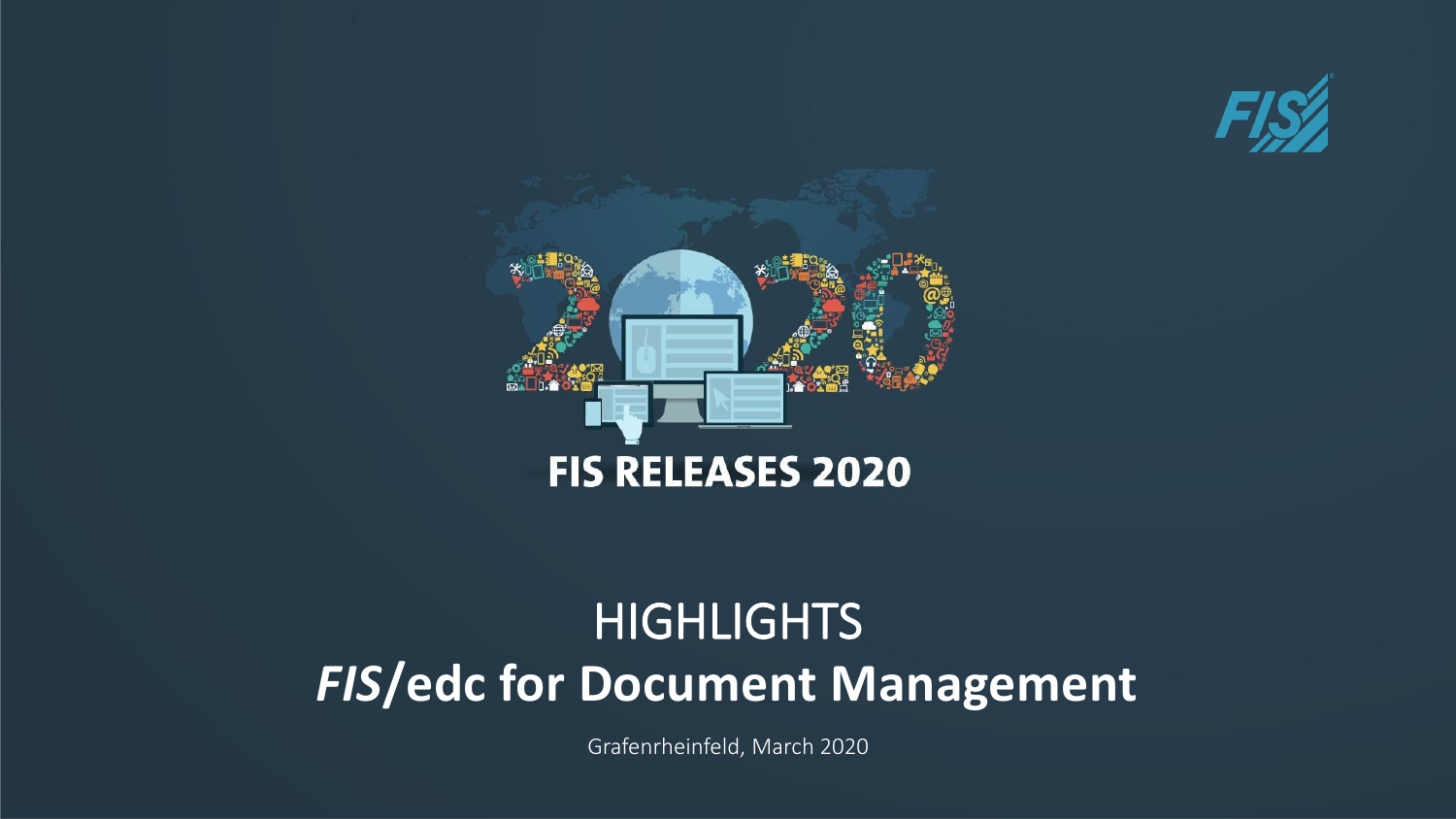# **RELEASE HIGHLIGHTS** *FIS***/edc NOTE**

The specifications and information by FIS Informationssysteme und Consulting GmbH contained in this document are without obligation and non-binding. The information represents only an extract and reflects the current status. FIS expressly reserves the right to make subsequent changes to these specifications and information.

The specifications and information in this document represent confidential information of FIS and must be kept secret by the receiver. In particular, the passing on of these specifications and information to third parties is prohibited.

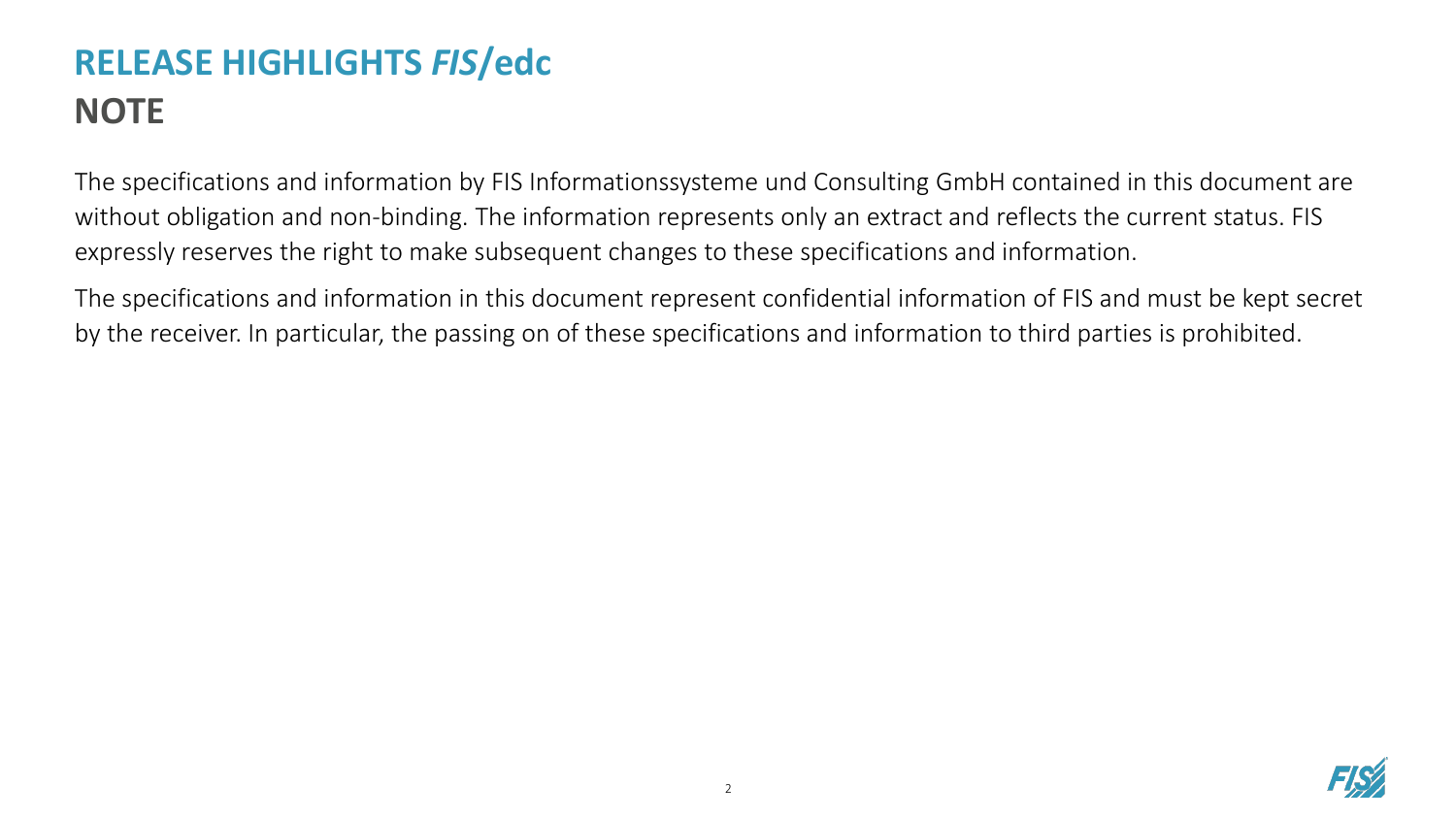# **RELEASE HIGHLIGHTS** *FIS***/edc THE APPLICATION AND ITS BENEFIT**

Document management is of high importance for the digitization of business processes. It is the central element for optimizing the operative business and simplifying the work within the user departments.

You can use *FIS/*edc, the Electronic Document Center for SAP, as a convenient tool for the entry, processing and archiving of paper documents and electronic formats (e.g. ZUGFeRD, EDI, XRechnung). *FIS/*edc enables the connection and integration of customers and vendors to your existing SAP system. Documents, such as invoices, order responses, delivery notes and orders, are automated and processed with fast processing times and have a positive effect on the cost structure of your company.

#### **Your benefit:**

- Increased productivity and revenue due to integrated and automated business processes
- Full integration into the SAP system
- Improved cash management through modernization of the payment process
- Promotion of vendor relations through shorter payment cycles
- Increased transparency of invoice verification due to process-related evaluations
- High flexibility through integrated mobile approval procedures for invoice verification
- More satisfied customers through accelerated and automated sales order processing

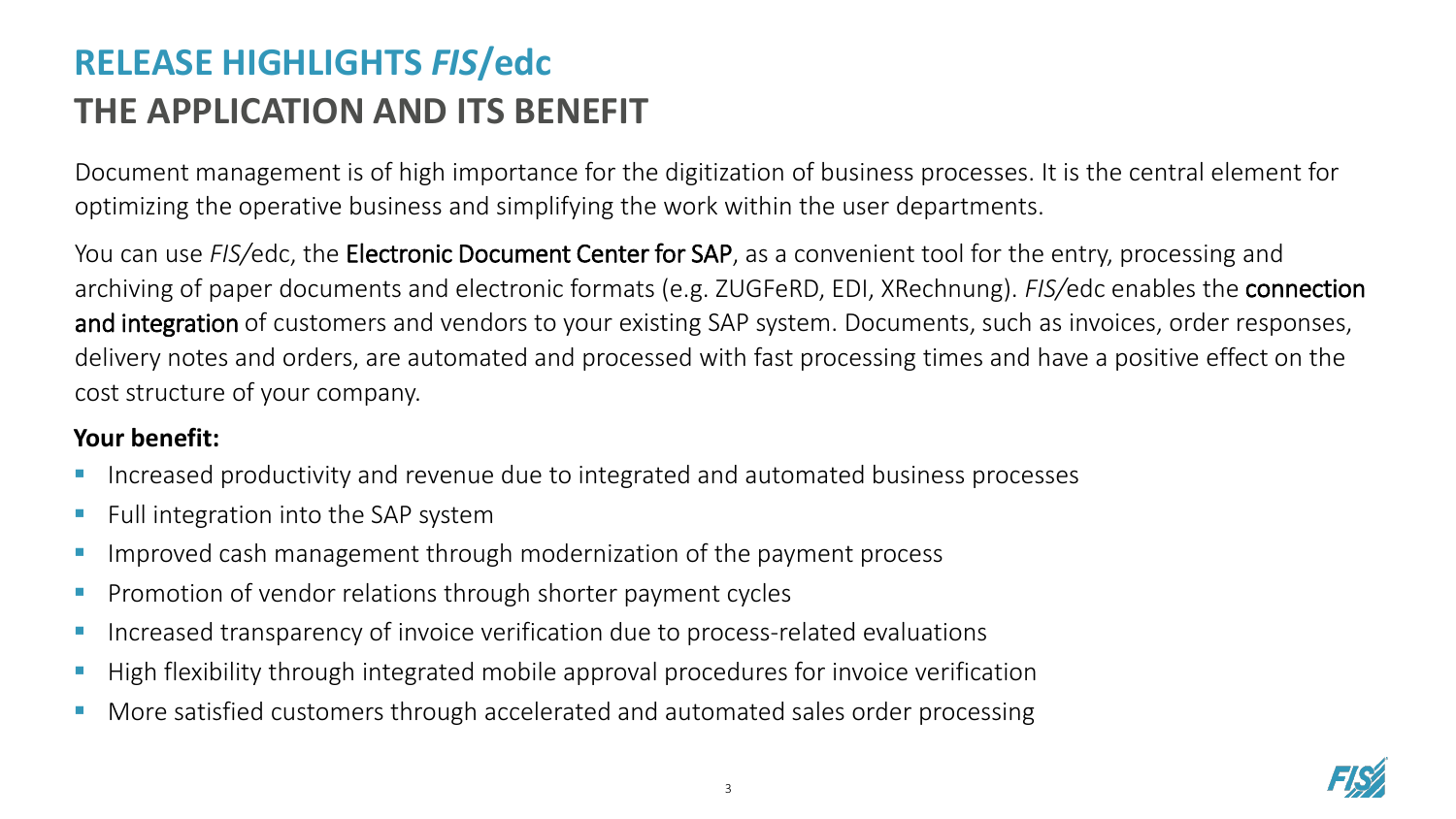## **RELEASE HIGHLIGHTS** *FIS***/edc NextGeneration**

#### **2020 – Latest developments**

#### **. Integration of the SAP Business Workflow**

• To make it easier for the user to get a cross-application overview of their activities, workflows have been implemented using the SAP Business Workflow (sales order monitor, order response monitor) or existing workflows enhanced (invoice receipt monitor). As a result, the user is provided with an overview of all tasks and will be informed about new workflows and tasks via Fiori My Inbox.

#### ▪ Access to attached documents and applications

It is now easier for the user to get information on unclear document items by accessing the corresponding documents directly from the monitor. For this purpose, accesses from different views to different target documents (e.g. access to requirement/stock list from the order response monitor) have been integrated.

#### **Enhancement and optimization of analysis functionalities**

**·** Further analyses have been integrated and existing evaluation options optimized to monitor more effectively the performance of departments and applications as well as the quality of documents. For example, the evaluation of automatically posted documents has been optimized and an analysis concerning the type of the documents received has been added.

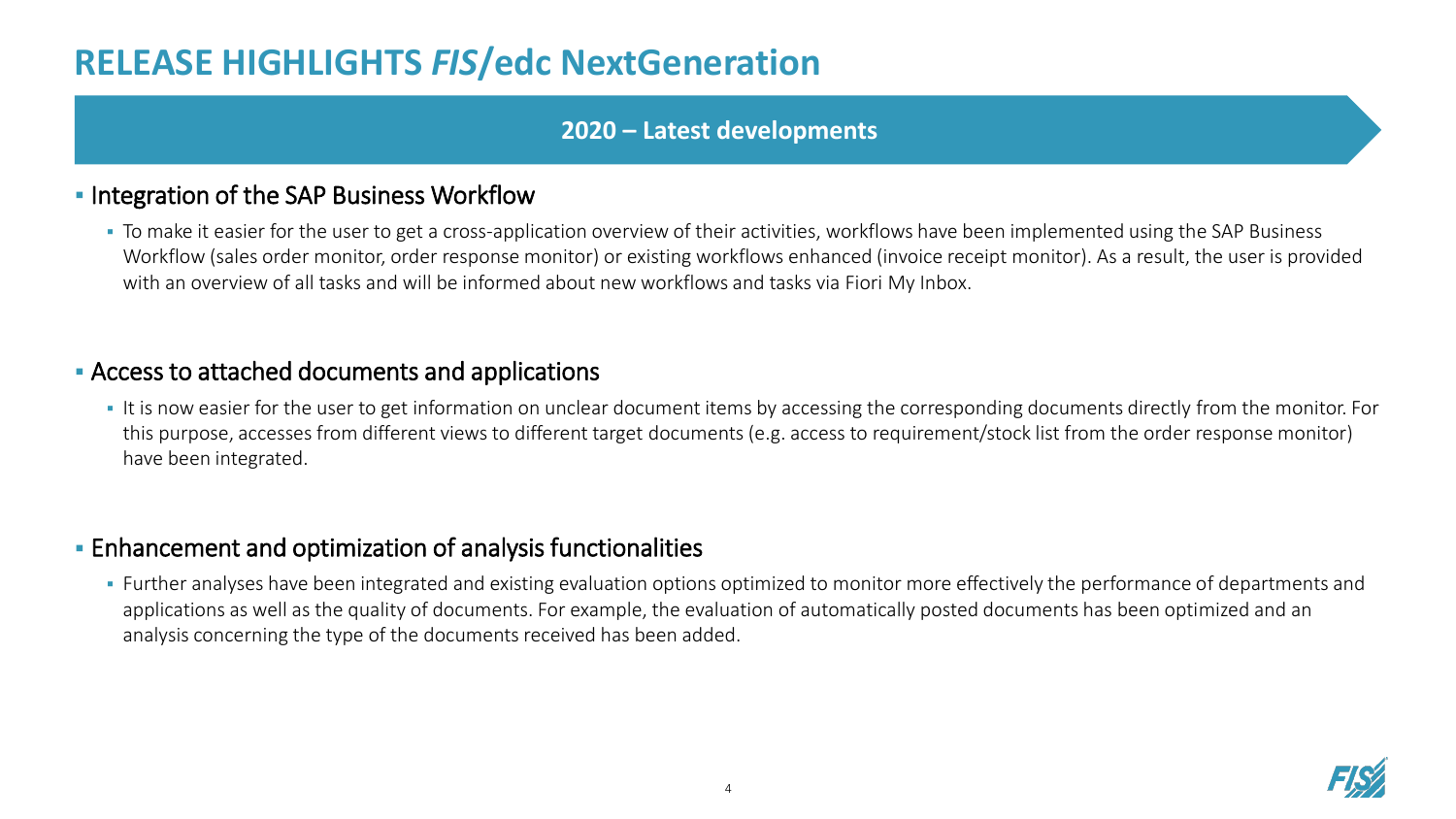## **RELEASE HIGHLIGHTS** *FIS***/edc NextGeneration and SAP ECC**

#### **2020 – Latest developments**

#### MONITOR FOR INCOMING INVOICES

#### **• Intelligent search help in Fiori**

▪ When searching in specific fields, a proposal is generated based on the personal habits of the user to further reduce the processing time of documents. In this way, for instance, frequently used G/L accounts are preferably displayed.

#### **EXEC** - Automated posting logic for goods receipts

■ As more and more invoices are received prior to the goods receipt due to digitization, a logic has been implemented which is used to further process the respective invoice automatically upon goods receipt. Here, several partial deliveries can be posted as well.

#### ▪ Unplanned delivery costs in the overview screen (also under SAP ECC)

▪ To improve the traceability of invoice items, unplanned delivery costs will also be displayed in the overview screen after the distribution to G/L accounts by means of a new logic.

#### **EXEC** Access to duplicate document in case of double invoice verification

▪ To facilitate the processing of duplicate documents, an access to the suspect document has been included. It appears in the message popup and opens the document in a new window so that the documents can easily be compared.

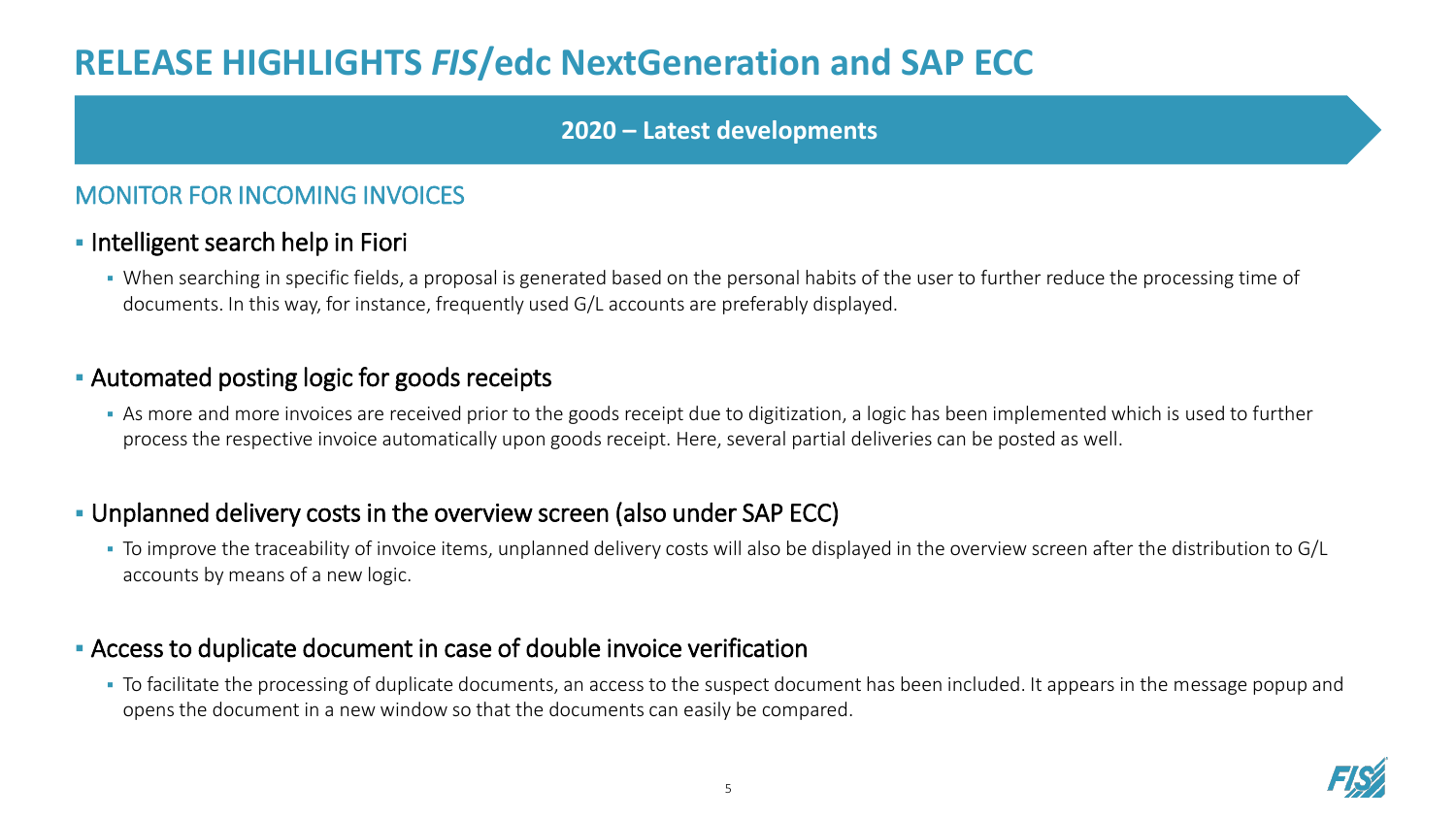## **RELEASE HIGHLIGHTS** *FIS***/edc NextGeneration**

#### **2020 – Latest developments**

#### MONITOR FOR INCOMING INVOICES

#### **• Mass processing functions**

- To further accelerate the processing of vendor invoices, it is now possible to generate a mass letter of rejection for several invoices.
- **The user is now able to create history texts more quickly by entering the same history text for several documents.**

#### **E** Fuzzy search

**•** A fuzzy search has been integrated to facilitate the determination of recipients and approvers. It is used to find the corresponding contact person, even if not the exact name was entered.

#### **· Master data transfer via REST service**

▪ To simplify the communication with *FIS*/fci, a REST service is used for the transfer of master data. This means that a separate directory is no longer required for the exchange and authorization assignments do not have to be adjusted.

#### ORDER RESPONSE MONITOR

#### **• Processing at header level**

▪ To facilitate the processing of comprehensive order responses, a function has been integrated which enables the validation of order responses at header level. Here, only the header data is transferred from document reading. In the *FIS*/edc detail screen, the order response items are proposed from the purchase order. In this case, the processor will be informed about the header processing option.

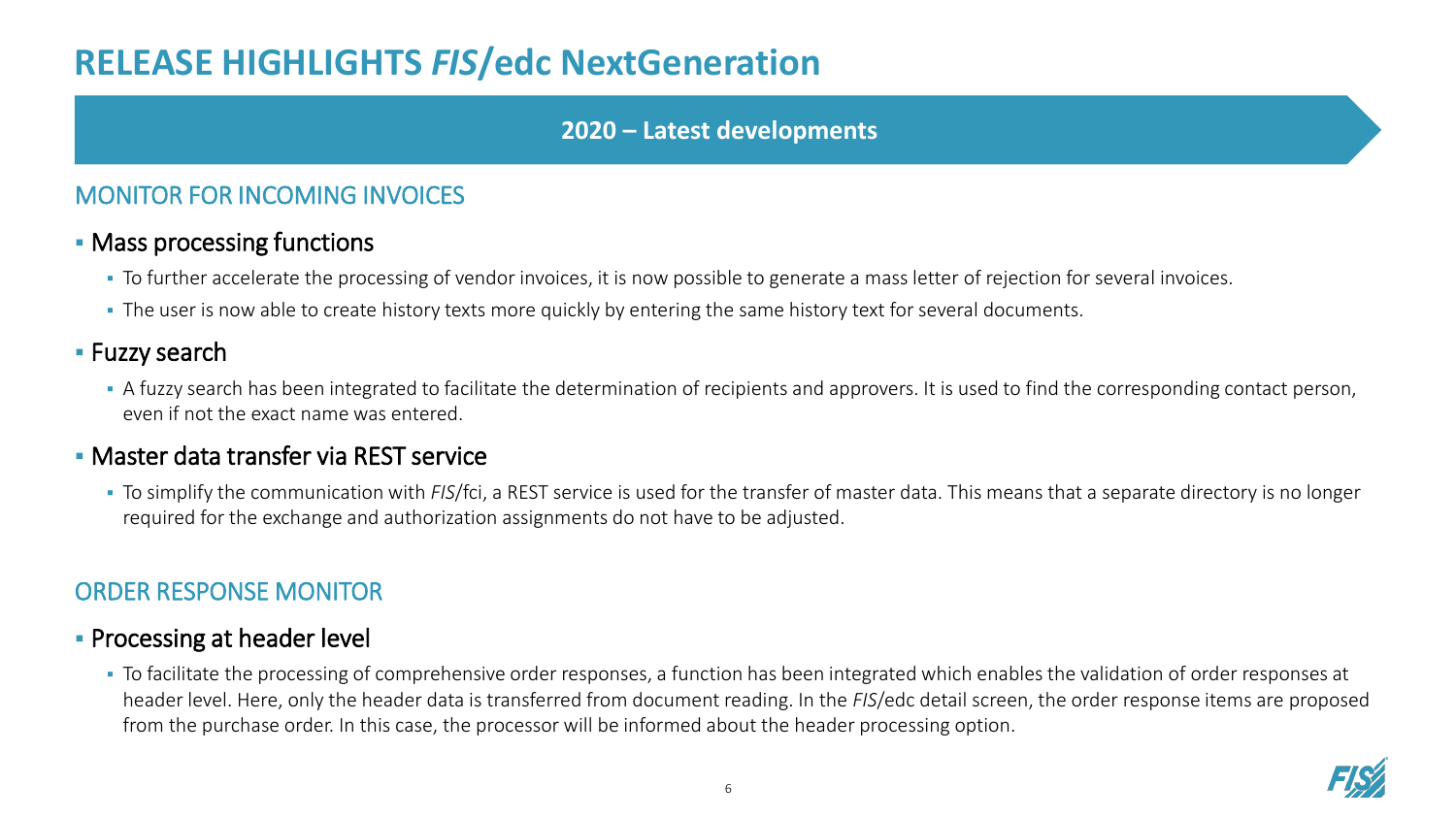## **RELEASE HIGHLIGHTS** *FIS***/edc NextGeneration and SAP ECC**

#### **2020 – Latest developments**

#### For *FIS*/edc NextGeneration and *FIS*/edc (ECC version)

#### **Enhancement of post-archiving report**

▪ The selection screen has been enhanced to enable the exclusion of file types that are not to be archived.

#### **Enhancement of reorganization report**

• The report has been enhanced by new selection fields in order to reorganize non-archived files/documents. The condition saying that a file must be archived mandatorily has been removed.

#### **EXEC** Search function in the Customizing tree

▪ The Customizing search for nodes or table names has been implemented, which facilitates and accelerates the Customizing adjustment.